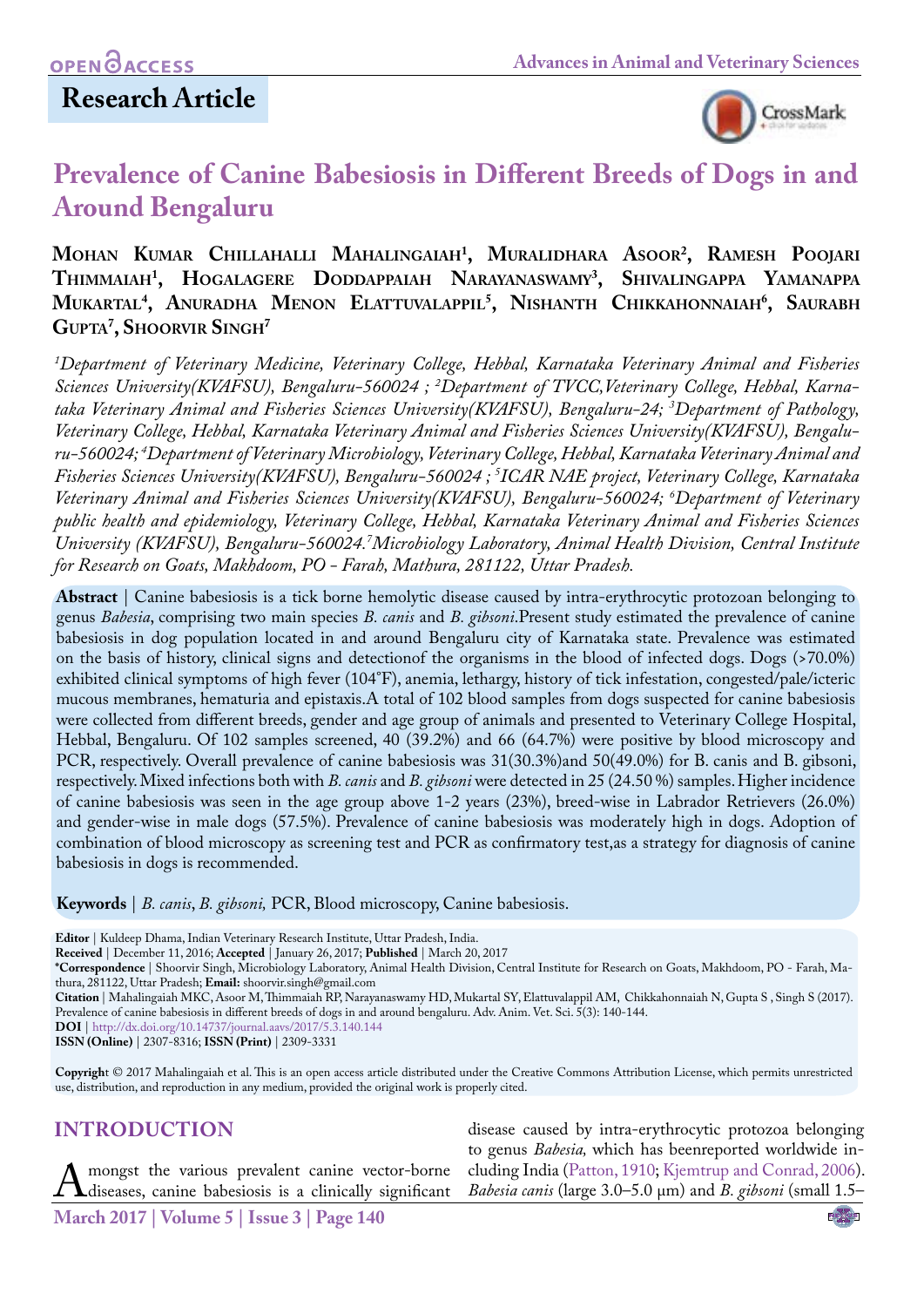# **OPEN OACCESS**

2.5 μm) are recognized as two species which causes canine babesiosis worldwide ([Jefferies et al., 2003\)](#page-4-2). *Babesia* infection is transmitted by ticks *Dermacentor reticulatus, Rhipicephalus sanguineus, Haemaphysalis leachi.* The tick vector is usually specific to each species of *Babesia*. The occurrence of *Babesia spp*. in dogs and their geographical distribution are related to the distribution of their vector species [\(Solano-Gallego and Baneth, 2011\)](#page-4-3). Transmission can also occur from dog to dog through bite ([Jefferies et al., 2007](#page-4-4)) and transplacental transmission ([Fukumoto et al., 2005\)](#page-3-0).

Clinically canine babesiosis has been found to result in a wide range of presentations from sub clinical to serious illness characterised by fever, depression, pallor, jaundice, lymphadenopathy, splenomegaly, weakness and collapse associated with intravascular and extravascular haemolysis, hypoxic injury, systemic inflammation, thrombocytopenia. After initial acute infection, the animal may become a chronic carrier [\(Irwin, 2009](#page-4-5)).

Currently definite diagnosis of canine babesiosis is based on haematological, biochemical results and demonstration of the parasite by light microscopy. Various serological methods such as complement fixation test (CFT), immunofluorescent antibody test and enzyme linked immunosorbent assay (ELISA) were used. But the polymerase chain reaction (PCR) assay present a higher sensitivity and specificity than the blood smear evaluation and may differentiate species that may not be morphologically distinguished by smear method [\(Boozer and Macintire, 2003](#page-3-1)). Information does not exist on the prevalence of canine babesiosis in dogs in and around Bengaluru.Hence present study was undertaken to estimate the prevalence of canine babesiosis in dogs based on age, breed and gender in and around Bengaluru.

### **MATERIALS AND METHODS**

#### **Collection of Samples and Tests**

A total of 102 blood samples were collected from dogs with clinical signs of high fever of 104°F, inappetance, anemia, lethargy, history of tick infestation, congested/pale/ icteric mucous membranes, lymphadenopathy, hematuria and epistaxis from different breeds, gender and age group of 1 - 11 years, which were presented to Veterinary College Hospital, Hebbal, Bengaluru. Blood samples were collected in vacutainer containing EDTA as anticoagulant and stored at 4°C at ICAR-NAE laboratory at Veterinary college, Hebbal, Bengaluru for further processing. Blood samples were screened by Giemsa staining and PCR

#### **Blood Smear Examination**

A drop of well mixed fresh blood sample was used to prepare blood smear and stained with Giemsa stain and examined under microscope for the presence of intra-erythrocytic babesia organisms. *B.canis* and *B.gibsoni* were differentiated based on their size (large or small) and appearance inside the erythrocytes ([Soulsby, 1982\)](#page-4-6).

#### **Polymerase Chain Reaction**

DNA was extracted from all the blood sample using QIA amp DNA blood mini kit (QIAGEN, GmbH, Germany) as per manufacturer's instruction. DNA samples were amplified using *B.canis* and *B.gibsoni* species specific primers published by ([Foldvari et al., 2005](#page-3-2); [Inokuma et al., 2004](#page-3-3)) respectively with slight modifications ([Table 1](#page-3-4)). The specific amplicon size 450 bp *(B. canis)* and 671 bp (*B. gibsoni*) was analyzed by 1.0 % agarose ethidium bromide gel electrophoresis.

### **RESULTS**

Of 102 samples screened,40 (39.21 %) and 66 (64.70 %) were positive by blood microscopy and PCR respectively ([Table 2](#page-3-5)). Out of 40 blood microscopy positive samples 8 (7.84 %) and 32 (31.37 %) were positive for *B. canis*and *B. gibsoni* respectively ([Figure 1](#page-2-0) and [2](#page-2-1)). Out of 66 PCR positive samples, 23 (22.55 %) and 18 (17.65 %) were positive for *B. canis* and *B. gibsoni* respectively and 25 (24.50 %) samples were positive for both *B. canis* and *B. gibsoni*. ([Figure 3](#page-2-2) and [4](#page-2-3))

Characteristic clinical features observed among 66 positive clinical cases were fever/pyrexia (77.5%), Anorexia (76%), history of ticks presence (73%), Lymphadenopathy (68%), Depression and lethargy (53%), Pale mucous membrane (45.5%), Loss of body weight (39.5%), Congested mucous membrane (38%), Respiratory distress (30%), Weakness (18%), Ocular discharge (18%), Nasal discharge (16.5%), Lameness (15%), Vomiting (13.5%), Diarrhea (7.5%), icteric mucous membrane (7.5%), Haematuria (6%) and Epistaxis (3%). In addition to the above signs splenomegaly (10.5%) and hepatomegaly (9%) were recorded based on abdominal ultrasonography. Neurological signs such as circling, trembling were recorded in 1.5% of cases.

In the present study out of 66 positive cases, higher incidence of canine babesiosis was seen in the age group of  $>1$  – 2 years (23%) and lesser was in  $>8$  - 10 years dogs (3%). The order of susceptibility observed was,  $> 1 - 2$  years  $(23.0\%),$  > 3 – 4 years  $(20\%),$  > 2 – 3 years  $(15.0\%),$  > 4 – 5 years  $(9.0\%)$ , > 6–12 months  $(7.5\%)$ , > 7 – 8 years  $(7.5\%)$ , 0  $-6$  months  $(6.0\%)$ ,  $> 6 - 7$  years  $(3\%)$ ,  $> 8 - 9$  years  $(3.0\%)$ ,  $> 9 - 10$  years (3.0%),  $> 5 - 6$  years (1.5%) and  $> 10 - 11$ years (1.5%). In Gender wise incidence, 38 (57.5%) were male dogs and 28 (42.5%) were female which indicated that male dogs had higher incidence than female.

The breed-wise incidence was higher in Labrador Retrievers (26%) compared to other breeds. The order of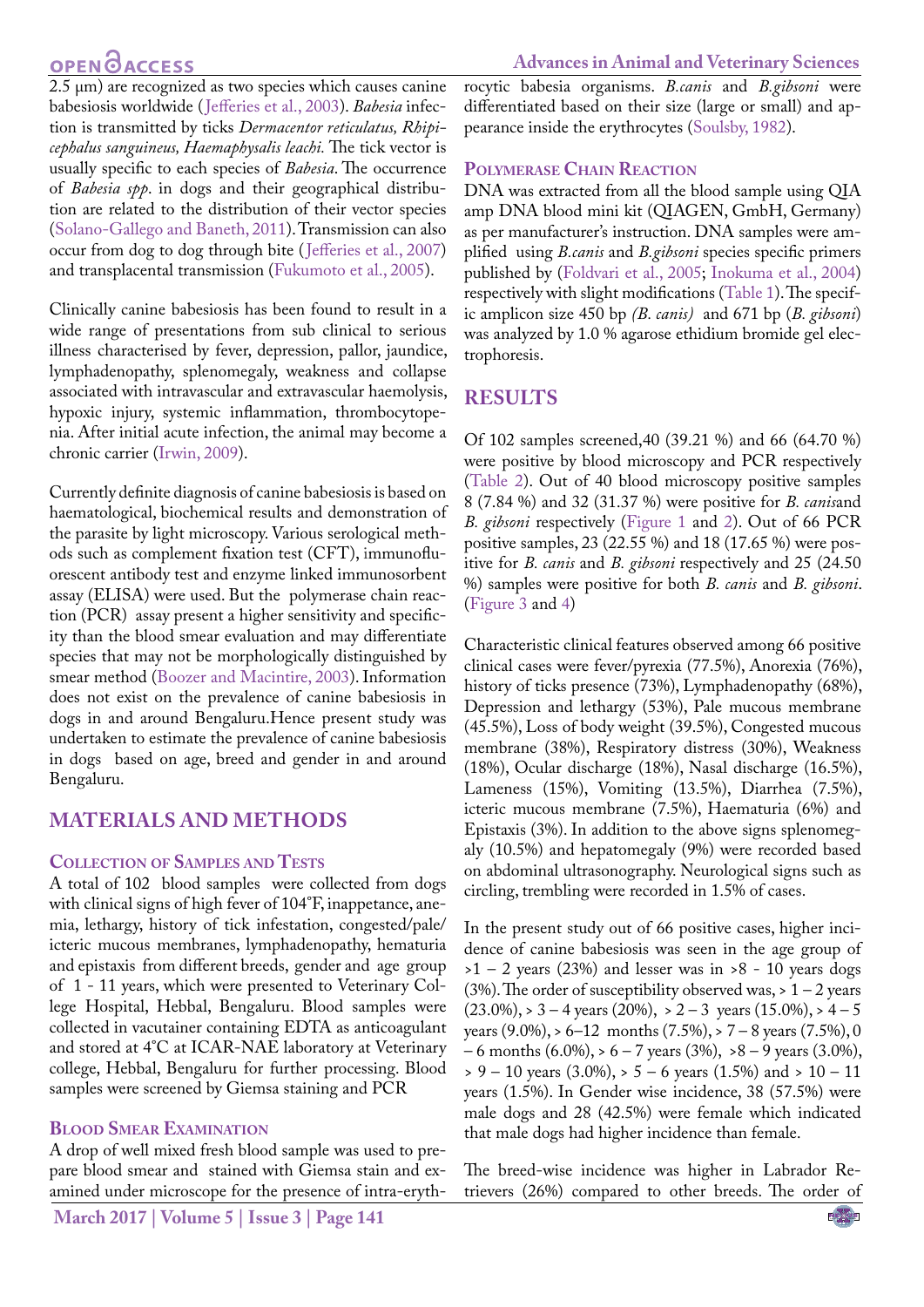# **OPENOACCESS**

susceptibility was, German shepherd (17%), Cocker Spaniel (10.5%), Non-descriptive (9.0%), Golden Retriever (7.5%), Pug (7.5%), Rottweiler (4.5%), Dalmatian (3%), Great dane (3%), Siberian huskey (1.5%), Spitz (1.5%), Mudhol hound (1.5%), Irish setter (1.5%), Boxer (1.5%), Saint Bernard (1.5%), Pit bull terrier (1.5%) and Toy fox terrier (1.5%).



**Figure 1:** Giemsa stained blood smear showing *B.canis*  (arrow) organism

<span id="page-2-0"></span>

**Figure 2**: Giemsa stained blood smear showing *B.gibsoni*  (arrow) organism

### <span id="page-2-1"></span>**DISCUSSION**

Giemsa stained blood smear examination findings in the present study corroborates with the results of ([Laha et al.,](#page-4-7) [2013](#page-4-7); [Das et al., 2015](#page-3-6)). However higher percentage of incidence has been reported by ([Porchet et al., 2007](#page-4-8); [Senthil](#page-4-9) [Kumar et al., 2009](#page-4-9); [Bhattacharjee et al., 2013\)](#page-3-7). These variations in the occurrence of canine babesiosis could be attributed to prevalence of tick population, season, immune status of the host and other managemental practices.

In the present study PCR detected more number of samp-

**March 2017 | Volume 5 | Issue 3 | Page 142**

### **Advances in Animal and Veterinary Sciences**



**Figure 3:** Electrophoresis gel (1.0 % agarose), showing lanes L1-100 bp DNA marker, L2- Positive control, L3- Negative control, L4- No template control, L5 to L10- Test samples showing positive PCR product of *B.canis* (450 bp), L11 to L13- Negative test samples.

<span id="page-2-2"></span>

**Figure 4:** Electrophoresis gel (1.0 % agarose, stained with ethidiumbromide), showing lanes L1-100 bp DNA marker, L2- Positive control, L3- Negative control, L4- No template control,L5, L6, L8 & L10- Test samples showing positive PCR product of *B.gibsoni* (671 bp), L7 & L9- Negative test samples.

<span id="page-2-3"></span>les as compared to blood smear examination indicating higher sensitivity and specificity of PCR which corroborates with the findings of ([Macintire et al., 2002](#page-4-10); [Porchet et](#page-4-8)  [al., 2007](#page-4-8); [Laha et al., 2013](#page-4-7)).The clinical findings observed in the present study were similar to the observations made earlier by [\(Levine, 1973;](#page-4-11) [Lobetti, 1998](#page-4-12)[; Irwin, 2005;](#page-3-8) [Lo](#page-4-13)[retti and Barros, 2005](#page-4-13); [Mathe et al, 2005](#page-4-14)).

In the present study, higher incidence of canine babesiosis was found in the age group of  $>1-2$  years (23%) which correlates with the findings of ([Singh et al., 2012](#page-4-15); [Amrit](#page-3-9)[pal Singh et al., 2014;](#page-3-9) [Parveen kumar et al., 2015\)](#page-4-16), which could be due to the underdeveloped immune system.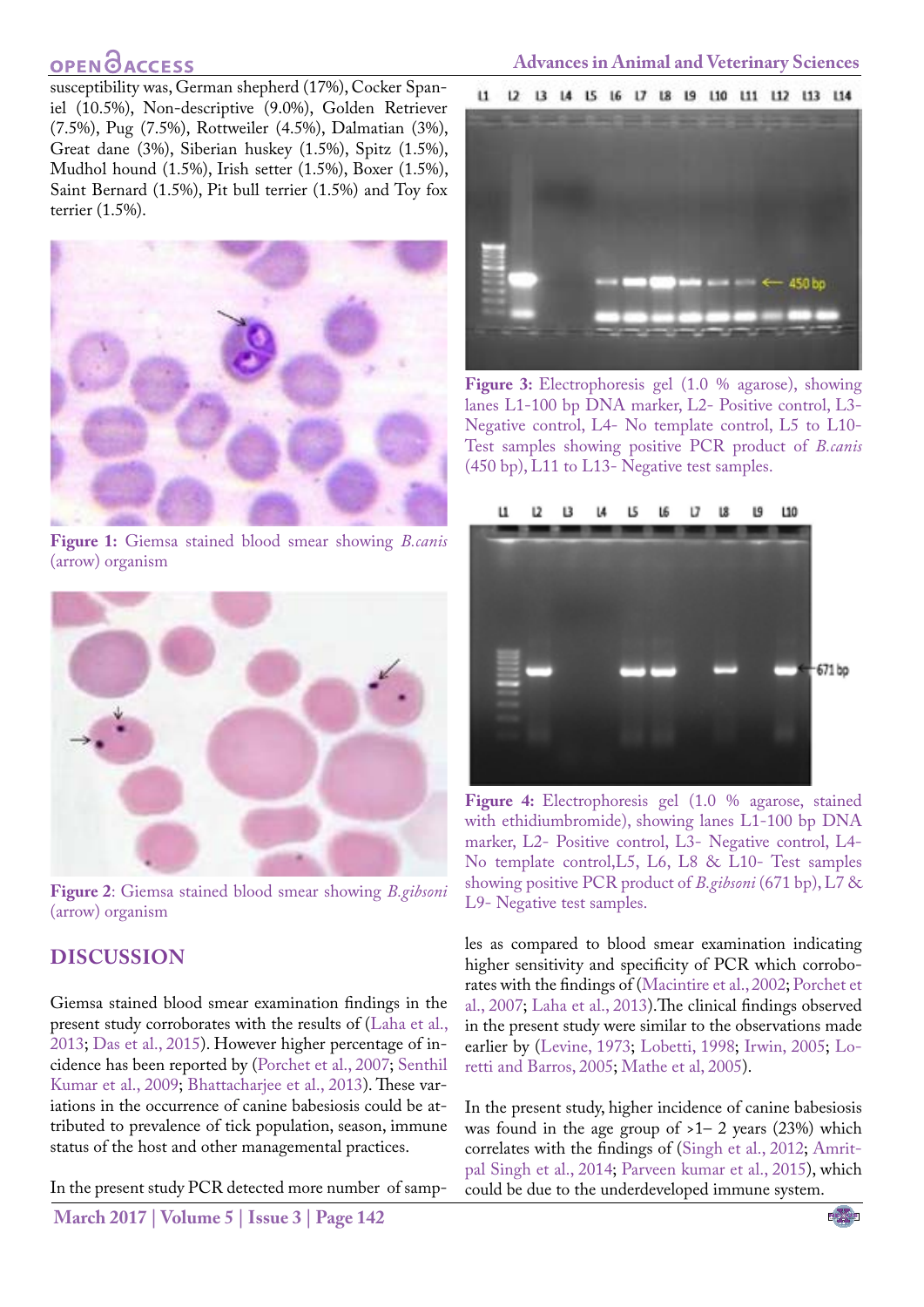<span id="page-3-4"></span>

| <b>OPEN</b> OACCESS                                                                         |                                                                     |                        | <b>Advances in Animal and Veterinary Sciences</b> |                           |  |  |
|---------------------------------------------------------------------------------------------|---------------------------------------------------------------------|------------------------|---------------------------------------------------|---------------------------|--|--|
| Table 1: Species specific primers used for the diagnosis of B.canis and B.gibsoni using PCR |                                                                     |                        |                                                   |                           |  |  |
| <b>Primer Name</b>                                                                          | <b>Primer Sequence</b>                                              | <b>Target Parasite</b> | <b>Expected Am-</b><br>pliqon Size                | Reference                 |  |  |
| PIRO-A1<br>PIRO-B                                                                           | F5' AGGGAGCCTGAGAGACGGCTACC 3'<br>R5'TTAAATACGAATGCCCCCAAC 3'       | B.canis                | 450bp                                             | Foldvari et al.<br>(2005) |  |  |
| Gib599<br>Gib 1270                                                                          | F5' CTCGGCTACTTGCCTTGTC 3'R5'GC- B.gibsoni<br>CGAAACTGAAATAACGGC 3' |                        | 671bp                                             | Inokuma et al.<br>(2004)  |  |  |
|                                                                                             |                                                                     |                        |                                                   |                           |  |  |

**Table 2:** Screening of dogs for Canine *babesiosis* by blood smear examination and PCR

| Diagnostic tests                | Sampless-     | <b>Positives</b> |       |  |
|---------------------------------|---------------|------------------|-------|--|
|                                 | creened $(n)$ | (n)              | (%)   |  |
| a. Microscopy (<br>Blood smear) | 102           | 40               | 39.21 |  |
| b. PCR                          | 102           | 66               | 64.70 |  |
| Total                           | 204           | 106              | 51.96 |  |

in young dogs as compared to adults. Many authors reported babesiosis in different age group of dogs. Therefore it can be opined that the age is not the criteria for babesia infection and depends on the transmitting vector and the immune status of the host.

In the present study male dogs (57.5%) were most commonly affected than females, which is in agreement with the findings of (Ilie et al., 2010[; Nalubamba et al., 2015](#page-4-17)). However ([Sandor Hornok et al., 2006](#page-4-18); [Senthil Kumar et](#page-4-9) [al., 2009;](#page-4-9) [Amuta et al., 2010;](#page-3-10) [Amritpal Singh et al., 2014](#page-3-9)) have opined that breed of the host was not significantly associated with the incidence of babesiosis.

#### **CONCLUSION**

Overall prevalence of canine babesiosis was 51.9% both by blood smear examination and PCR. *B. canis* and *B. gibsoni* were detected in 30.3% and 49.0% dogs, respectively. Mixed infections with both *B. canis* and *B. gibsoni* were detected in 24.5% dogs. Prevalence of Canine babesiosis was 'moderately high' in dogs in and around Bengaluru. Higher prevalence may be attributed to the increased population of tick vectors and lower immune status of the host. Hence, proper control measures for ecto-parasite should be followed in dogs. Utility of multiple diagnostic tests is suggested for confirmatory detection and epidemiological diseases investigations of canine babesiosis in dogs.

### **Conflict of interest**

We declare that we have no conflict of interest.

### **Acknowledgements**

Authors are thankful to Indian Council of Agricultural Research (ICAR) and Karnataka Veterinary Animal and

<span id="page-3-5"></span>Fisheries Sciences University (KVAFSU), for provision of funding and facilities through ICAR -Niche Area of Excellence project 'Animal Disease Registry and Tissue Bank', Department of Veterinary Pathology, Veterinary College, Hebbal, Bengaluru.

#### **AUTHOR'S CONTRIBUTION**

All authors contributed equally.

### **REFERENCES**

- <span id="page-3-9"></span>• Amritpal S, Harkirat S, Singh NK, Singh ND, Rath SS, (2014). Canine Babesiosis in Northwestern India: Molecular Detection and Assessment of Risk Factors. Bio. Med. Res. Int. Volume 2014.
- <span id="page-3-10"></span>• Amuta BO, Atu RS, Houmsou, Ayashar JG, (2010). *Rhipicephalus sanguineus* infestation and *Babesia canis* infection among domestic dogs in Makurdi, Benue. State-Nigeria, Int. J. Aca. Res. 2(3): 170– 172.
- <span id="page-3-7"></span>• Bhattacharjee K, Sarmah PC, (2013). Prevalence of haemoparasites in pet, working and stray dogs of Assam and North-East India: A hospital based study. Vet. World. 6(11): 874-878[. https://doi.org/10.14202/vetworld.2013.874-878]( https://doi.org/10.14202/vetworld.2013.874-878 )
- <span id="page-3-1"></span>• Boozer AL, Macintire DK, (2003). Canine babesiosis. Vet. Clin. N. Am. Small Anim. Pract. 33: 885–904. [https://doi.](https://doi.org/10.1016/S0195-5616(03)00039-1 ) [org/10.1016/S0195-5616\(03\)00039-1](https://doi.org/10.1016/S0195-5616(03)00039-1 )
- <span id="page-3-6"></span>• Das MK, Baidya S, Mahato A, Pandit S, Ghosh JD, Chadhuri S, Das M, (2015). Incidence of canine babesiosis in and Around Kolkata, West Bengal, India. Explor. Anim. Med. Res. 5(1): 102-107.
- <span id="page-3-2"></span>• Foldvari G, Hell E, Farkas R, (2005). *Babesia canis canis* in dogs from Hungary: detection by PCR and sequencing. Vet. Parasitol. 127: 221–226. [https://doi.org/10.1016/j.](https://doi.org/10.1016/j.vetpar.2004.10.016 ) [vetpar.2004.10.016](https://doi.org/10.1016/j.vetpar.2004.10.016 )
- <span id="page-3-0"></span>• Fukumoto S, Hiroshi S, Igarashi I, Xuan X, (2005). Fatal experimental transplacental *Babesia gibsoni* infections in dogs. Int. J. Parasitol. 35: 1031- 1035. [https://doi.](https://doi.org/10.1016/j.ijpara.2005.03.018 ) [org/10.1016/j.ijpara.2005.03.018](https://doi.org/10.1016/j.ijpara.2005.03.018 )
- • IlieMS, Darabuş GH, Imre, Mirela, Imre K, Hotea, Ionela, Sorescu ID, (2010). Survey of canine babesiosis in Banat area. In: Bulletin UASVM - CN, Vet. Med. 67: 125-130.
- <span id="page-3-3"></span>• Inokuma H, Yoshizaki Y, Matsumoto K, Okuda M, Onishi T, Nakagome K, Kosugi R, Hirakawa M, (2004). Molecular survey of Babesia infection in dogs in Okinawa, Japan. Vet. Parasitol. 121: 341–346. [https://doi.org/10.1016/j.](https://doi.org/10.1016/j.vetpar.2004.03.012) [vetpar.2004.03.012](https://doi.org/10.1016/j.vetpar.2004.03.012)
- <span id="page-3-8"></span>• Irwin PJ, (2005). Babesiosis and cytauxzoonosis. In: Arthropod borne infectious diseases of the dog and cat, Shaw, S,E. and M, J. Day (Eds.), Manson publishing, Barcelona: 63-67. <https://doi.org/10.1201/b15174-7>